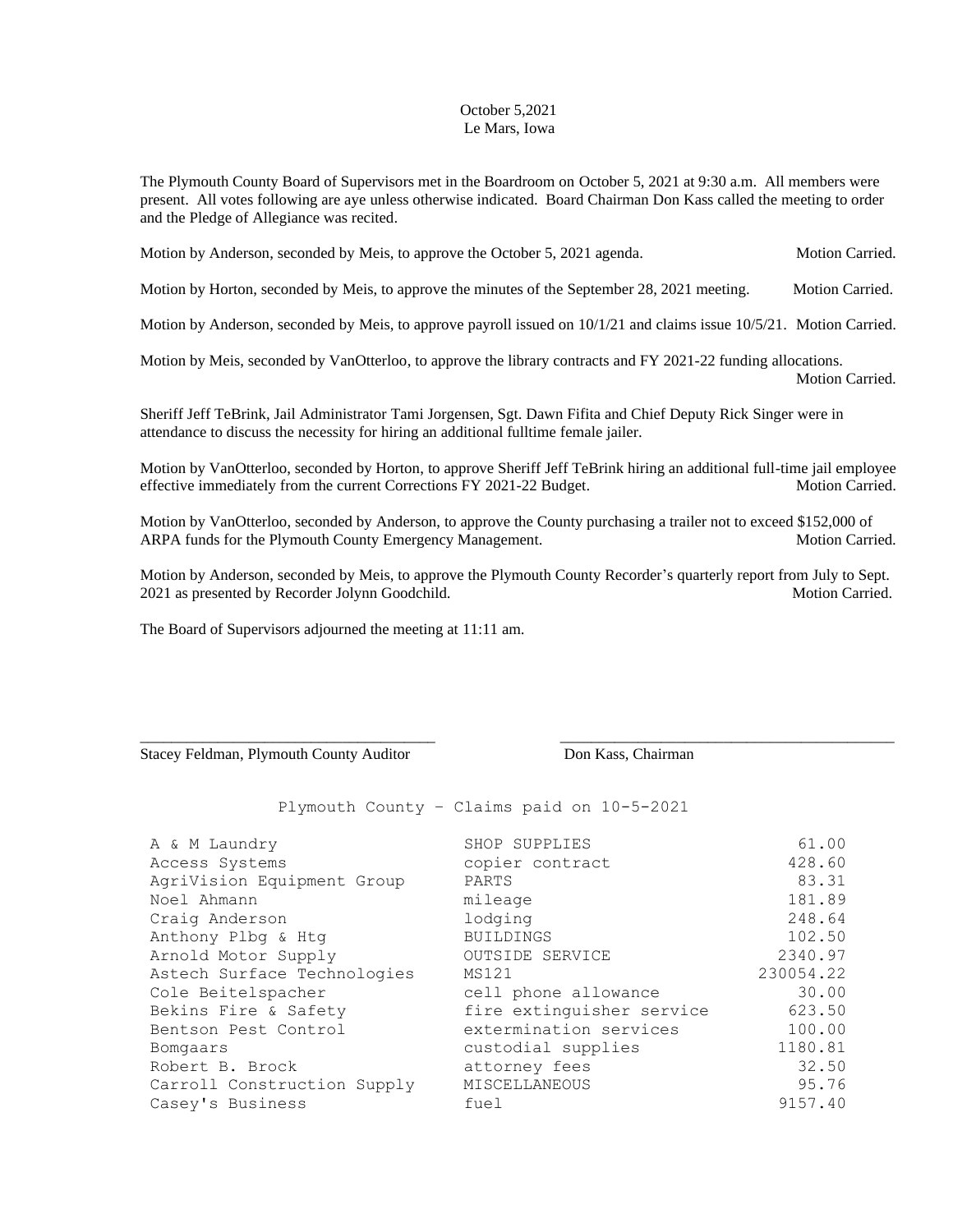| Century Link                  | long distance           | 13.70     |
|-------------------------------|-------------------------|-----------|
| Cherokee Co Sheriff           | service                 | 48.92     |
| Coban Technologies SF Mobile  | jail body cam           | 978.00    |
| Cornhusker International      | PARTS                   | 86.40     |
| Denco Corporation             | ASPHALT CONCRETE        | 75331.50  |
| DeVries Tool & Supply         | WELDING SUPPLIES        | 140.00    |
| Scott Dorhout                 | uniform                 | 45.00     |
| Eakes Inc                     | supplies                | 1263.18   |
| Fastenal                      | supplies                | 204.92    |
| Stacey Feldman                | mileage                 | 106.40    |
| Dawn Fifita                   | cell phone allowance    | 90.00     |
| Frontier                      | phone                   | 6.50      |
| GCC Alliance Concrete         | ASPHALT CONCRETE        | 25823.50  |
| Jerry Gloden                  | phone reimbursement     | 30.00     |
| Jolynn Goodchild              | cell phone allowance    | 30.00     |
| Gordon Flesch Company         | copier agreement        | 83.16     |
| Govconnection                 | office supplies         | 24.99     |
| Greenway Lawn Care            | <b>GROUNDS</b>          | 63.35     |
| H & H Dirt Work               | <b>BOX CULVERTS</b>     | 53397.92  |
| Hancock Concrete Products     | CONCRETE PIPE           | 5791.50   |
| Hardware Hank                 | electrical supplies     | 24.00     |
| Kirk Hatting                  | cell phone allowance    | 90.00     |
| Jamie Hauser                  | mileage                 | 207.20    |
| Hobart Sales/Strachan Sales   | mixer repair            | 460.89    |
| Hundertmark                   | NEW EQUIPMENT           | 5800.00   |
| ICEA                          | Zach Holtgrewe          | 1400.00   |
| IMWCA                         | work comp premium       | 7341.00   |
| Iowa DNR                      | MISCELLANEOUS           | 95.00     |
| Iowa Law Enforcement Academy  | jail school             | 375.00    |
| Iowa Negotiation & Consulting | HR services             | 1200.00   |
| ISAA                          | registration fee        | 975.00    |
| I-State Truck Center          | FILTERS                 | 1866.17   |
| Jack's Uniforms               | uniform                 | 402.65    |
| Tamara Jorgensen              | cell phone allowance    | 90.00     |
| Kellen Excavation             | GRANULAR                | 5167.20   |
| City of Kingsley              | UTILITIES               | 40.62     |
| Kingsley Ambulance Service    | transport               | 200.00    |
| Kunkel Cleaning               | cleaning services       | 1720.00   |
| Lampert Lumber                | supplies                | 1030.44   |
| Sherwin Lassen                | SCHOOLS & MEETING FEES  | 35.00     |
| City of Le Mars               | utilities               | 40.19     |
| L.G. Everist Inc.             | GRANULAR                | 172851.21 |
| Alan Lucken                   | mileage                 | 30.24     |
| Mail Services                 | mv renewal notices      | 917.81    |
| Menards                       | custodial supplies      | 65.75     |
| MidAmerican Energy            | utilities               | 5408.48   |
| Midwest Wheel                 | PARTS                   | 964.43    |
| National Pen Co               | Vets outreach items     | 232.93    |
| Sharon Nieman                 | cell phone allowance    | 30.00     |
| Northern Lights Foodservice   | kitchen supplies        | 1425.36   |
| Northside Glass Service       | OUTSIDE SERVICE         | 290.00    |
| Shawn Olson                   | supplies                | 190.47    |
| One Office Solutions          | toner                   | 191.97    |
| Ply Co Board of Health        | pass thru grant         | 317.06    |
| Ply Co Employees              | health insurance reimb. | 17121.49  |